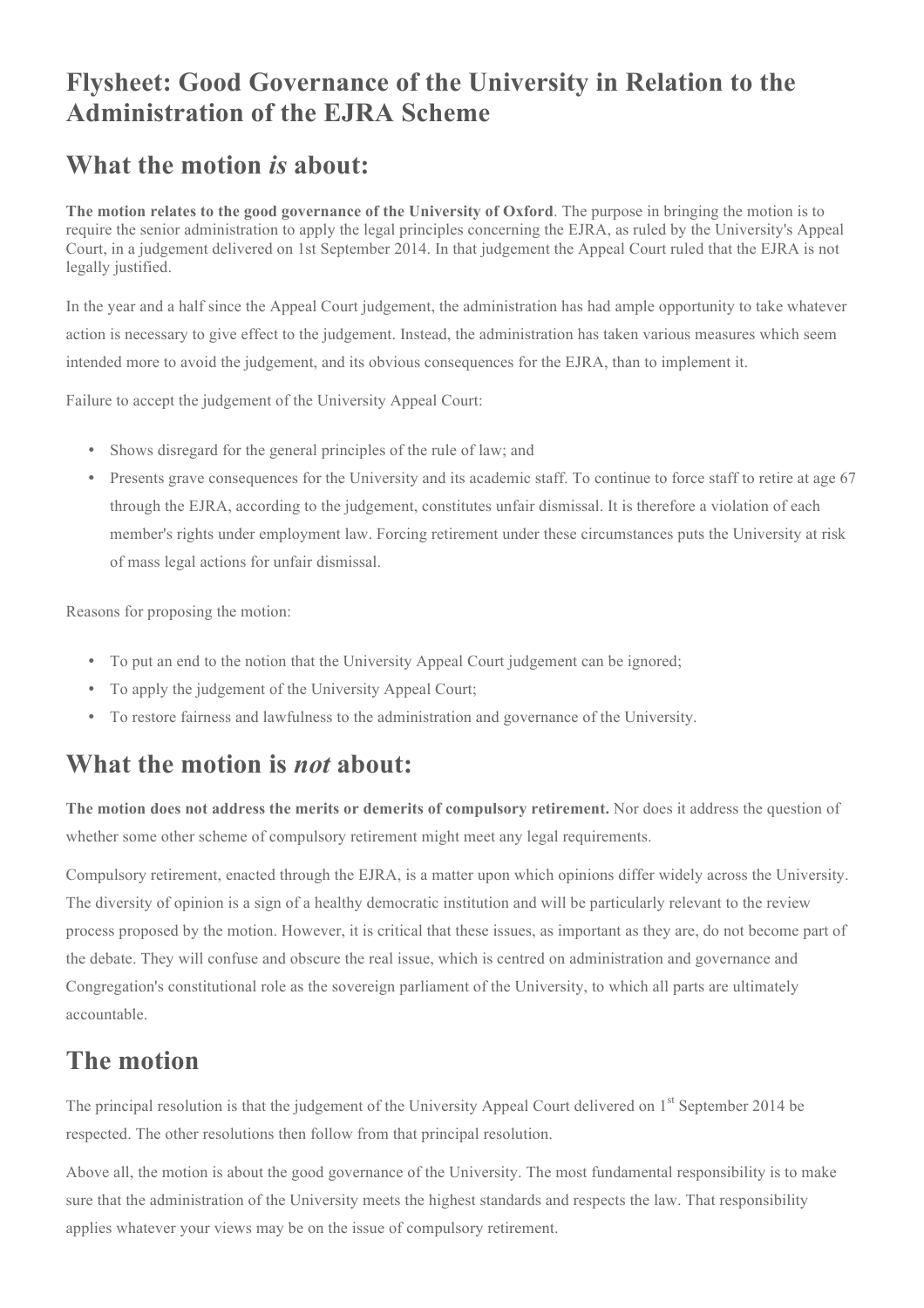| Anderson, Edward; Chemistry                 | Logan, David; Chemistry                                |
|---------------------------------------------|--------------------------------------------------------|
| Anderson, Harry; Chemistry;                 | Pitcher, John; English; St. John's                     |
| Ball, John; Mathematical Institute; Queen's | Russell, Angela; Chemistry/Pharmacology                |
| Bayley, Hagan; Chemistry; Hertford          | Roberts, Paul; Chemistry                               |
| Burton, Jonathan; Chemistry                 | Robertson, Jeremy; Chemistry                           |
| Compton, Richard; Chemistry; St. John's     | Smith, Peter; Nuffield Department of Population Health |
| Davies, Steve G.; Chemistry; New            | Thomson, James; Chemistry                              |
| Edwards, Peter P.; Chemistry; St. Catz      | Xiao, Tiancun; Chemistry                               |
| Leftow, Brian; Theology; Oriel              |                                                        |